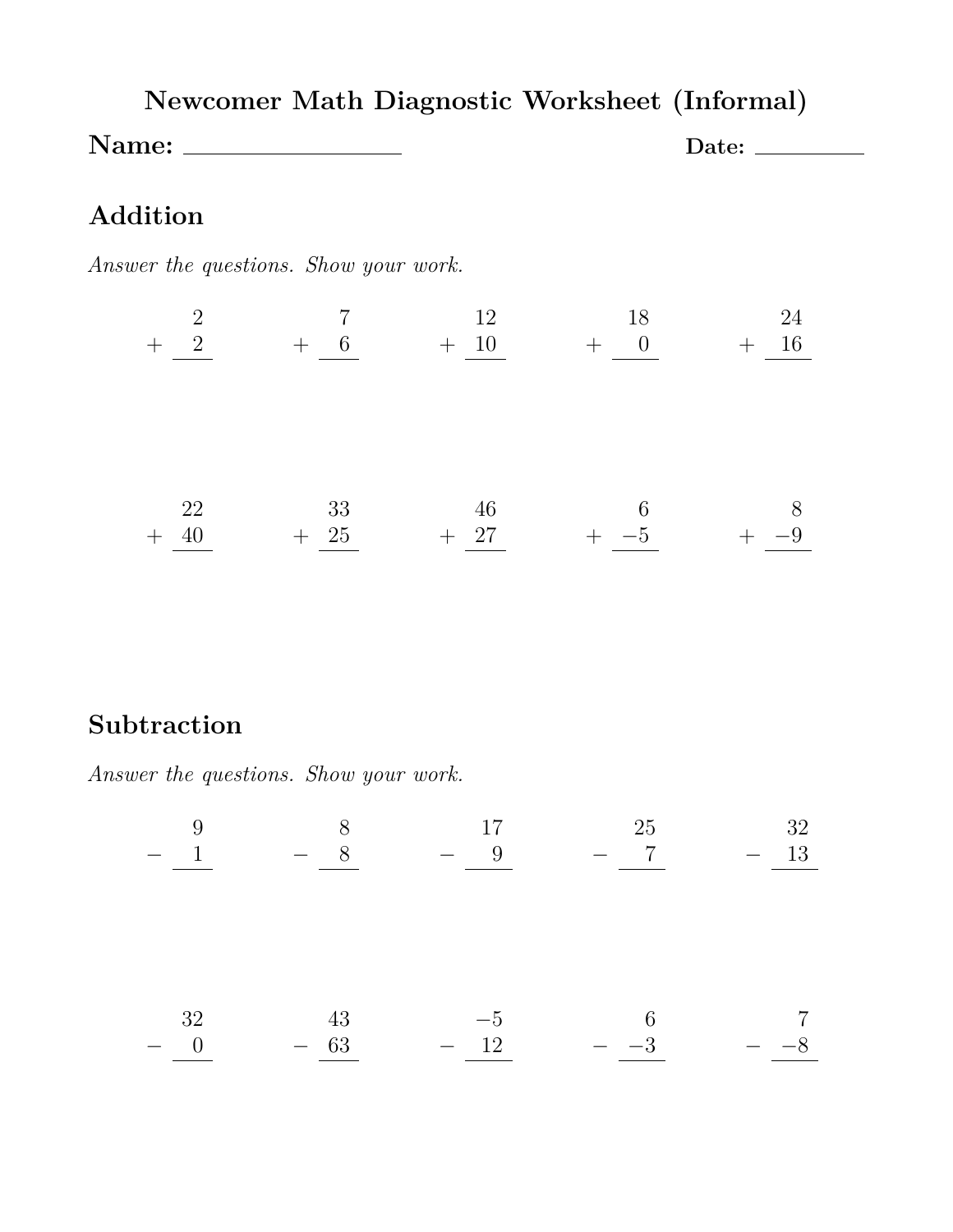# **Multiplication**

*Answer the questions. Show your work.*

| 3 <sup>3</sup> |    | $5 \qquad \qquad 8$ | 10                                | 12 <sup>12</sup>                                                                                                        |
|----------------|----|---------------------|-----------------------------------|-------------------------------------------------------------------------------------------------------------------------|
|                |    |                     |                                   | $\begin{array}{ccccccccccc} \times & 2 & & & \times & 1 & & & \times & 3 & & & \times & 6 & & & \times & 4 \end{array}$ |
|                |    |                     |                                   |                                                                                                                         |
|                |    |                     |                                   |                                                                                                                         |
|                |    |                     |                                   |                                                                                                                         |
|                |    |                     |                                   |                                                                                                                         |
|                |    |                     |                                   |                                                                                                                         |
| 9              | 13 | $7\,$               | $-3$                              | $-32\,$                                                                                                                 |
| $\times$ 8     |    |                     | $\times$ 4 $\times$ 0 $\times$ 13 | $\times$ $-2$                                                                                                           |

# **Division**

*Answer the questions. Show your work.*

| 16<br>$4\overline{4}$<br>$\div$ | 15<br>$\div$ 5  | 34<br>$\div$ 1  | 54<br>9<br>$\frac{1}{\sqrt{2}}$ | 93<br>3<br>$\div$ |
|---------------------------------|-----------------|-----------------|---------------------------------|-------------------|
| 32<br>8<br>$\frac{1}{\sqrt{2}}$ | 45<br>$\div$ 15 | 84<br>$\div$ 21 | $-16$<br>$\div$ 2               | $-72$<br>$\div$   |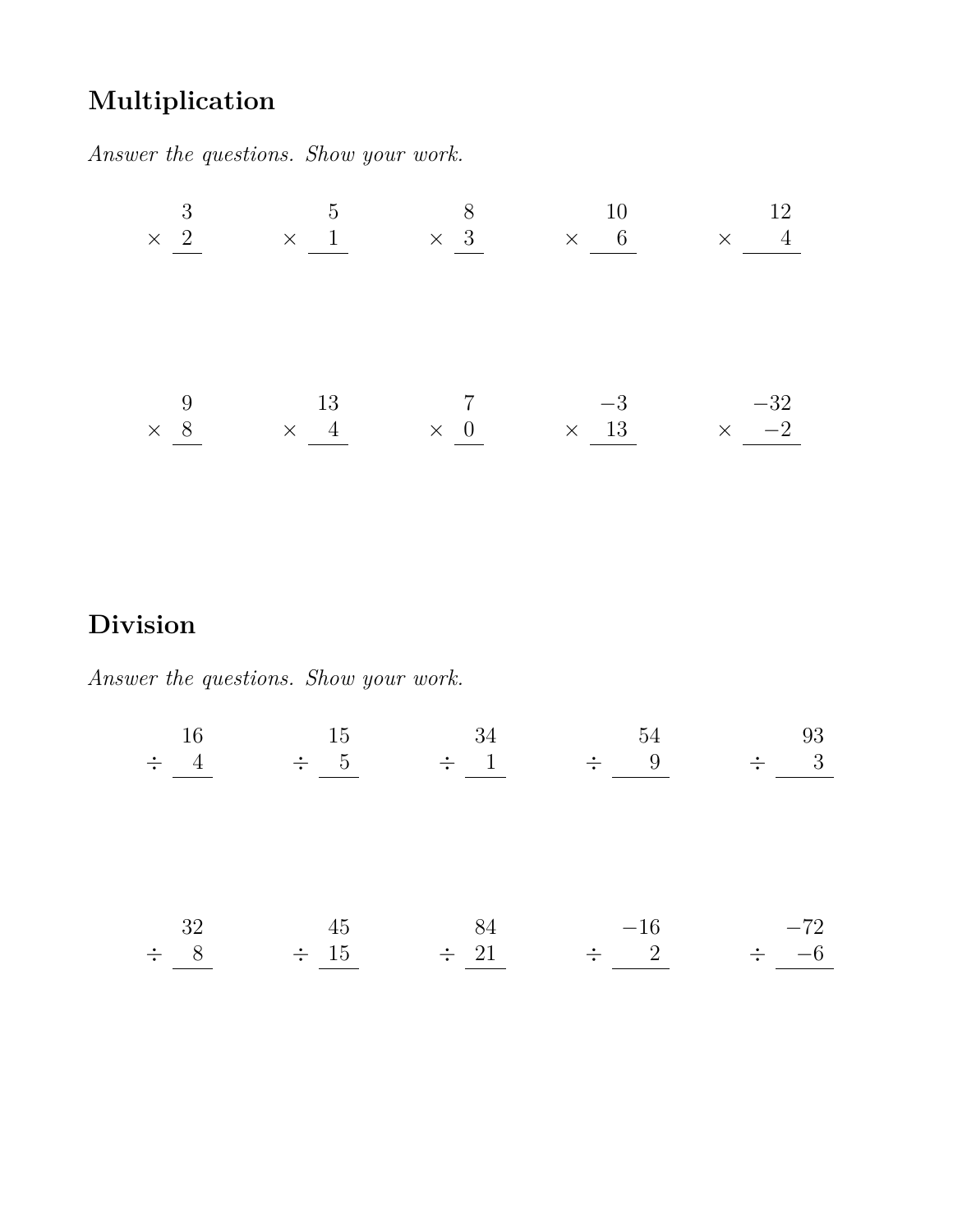# **Long Division**

*Answer the questions. Show your work.*

 $4\overline{)260}$  5 735

# **Number Line**

*Put the numbers in the correct location on the number line.*



### **Simplifying Fractions**

*Simplify the fractions. Show your work.*

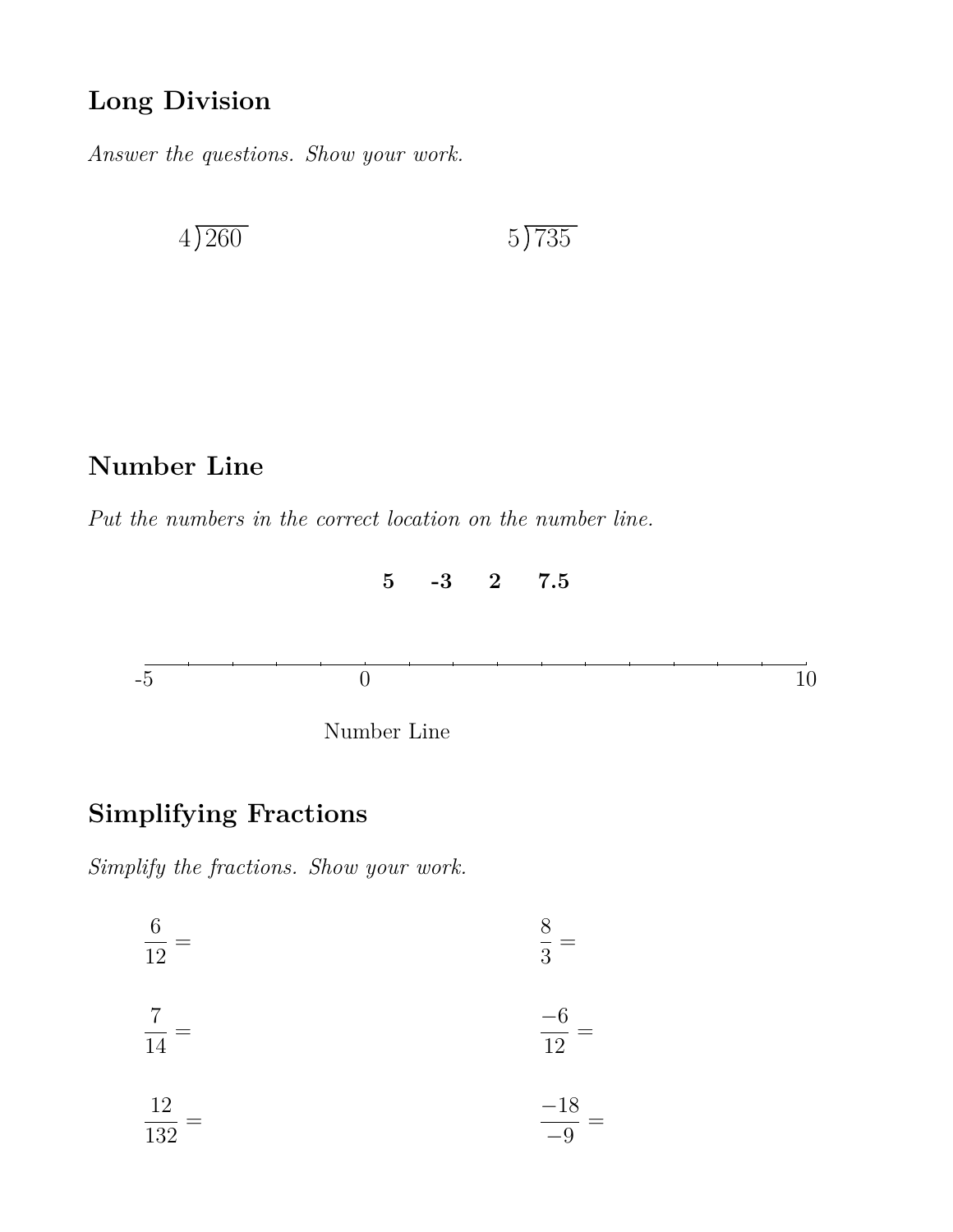### **Math with Fractions**

*Find the answer to each quesion. Show your work.*

| $\frac{2}{3} + \frac{1}{3} =$ | $\frac{1}{2} \times \frac{1}{2} =$ |
|-------------------------------|------------------------------------|
| $\frac{3}{5} + \frac{4}{5} =$ | $\frac{2}{3} \times \frac{3}{4} =$ |
| $\frac{3}{4} - \frac{1}{4} =$ | $\frac{-5}{6} \div \frac{3}{-4} =$ |
| $\frac{1}{2} - \frac{1}{3} =$ | $rac{7}{12} \div \frac{3}{16} =$   |

# **Vocabulary**

*Write the number of the terms or examples next to the correct vocabulary word. Each term or example will be used only 1 time.*

### **Term / Example**

1. subtraction  $(-)$  3.  $a \times a$  or  $a^2$ 2. addition  $(+)$ 4. multiplication (×) 5. division  $(\div)$ 6. <sup>√</sup> *a*

#### **Vocabulary Words**

| difference         | quotient    | square |
|--------------------|-------------|--------|
| <sub>product</sub> | square root | sum    |